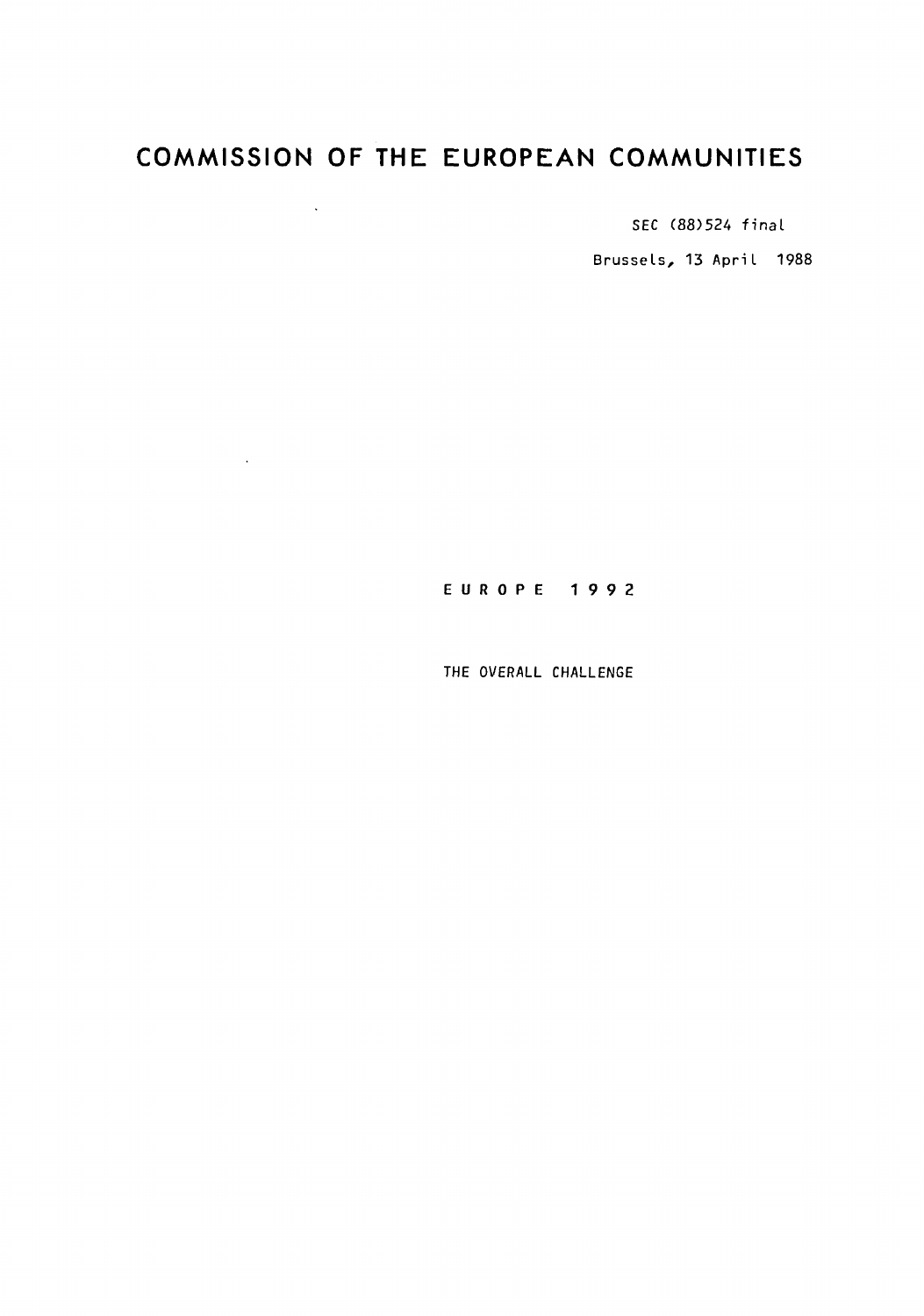Economic gains from the 1992 programme could rise to 200 billion ECU or more, together with a substantial boost to employment.

The Commission today revealed the results of a major study which It commissioned to evaluate sclentlflcal ly the benefits of the single market. This study which will shortly be published in book form provides the hard evidence, the confirmation of what those who are engaged In bul ldlng Europe have always known: that the failure to achieve a single market has been costing European Industry dearly In unnecessary costs and lost opportunities; that the completion of the Internal market will provide the economic context for the regeneration of European Industry In both goods and services; and that It will give a permanent boost to the prosperity of the people of Europe.

The study not only quantifies the heavy cost that we now pay because of the many barriers which fragment the Community's economy Into twelve separate markets; It also calculates the value of the Immense opportunities which the completion of the Internal market will open up: opportunities for growth, for Job creation, for economies of scale, for Improved productivity and profitability, for healthier competition, for professional and business mobility, for stable prices and for consumer choice.

The total potential economic gain to the Community as a whole Is estimated to be in the region of ECU 200 billion or more expressed In 1988 prices. This would add about 5% to the Community's gross domestic product. This calculation Includes not only the savings made by removing the barriers which directly affect lntra-EC trade (essentially frontier formal I ties and related delays) but also, and more significantly still, the effects of removing barriers which hinder new market entrants and thus the free play of competition. To that we.must add the cost savings which businesses can achieve through exploiting more fully the potential economies of scale which a single market offers. These gains will already start to arise in the short-run, as Increases In productional low fixed Investment costs to be covered by larger sales volumes. To a much more Important extent, however,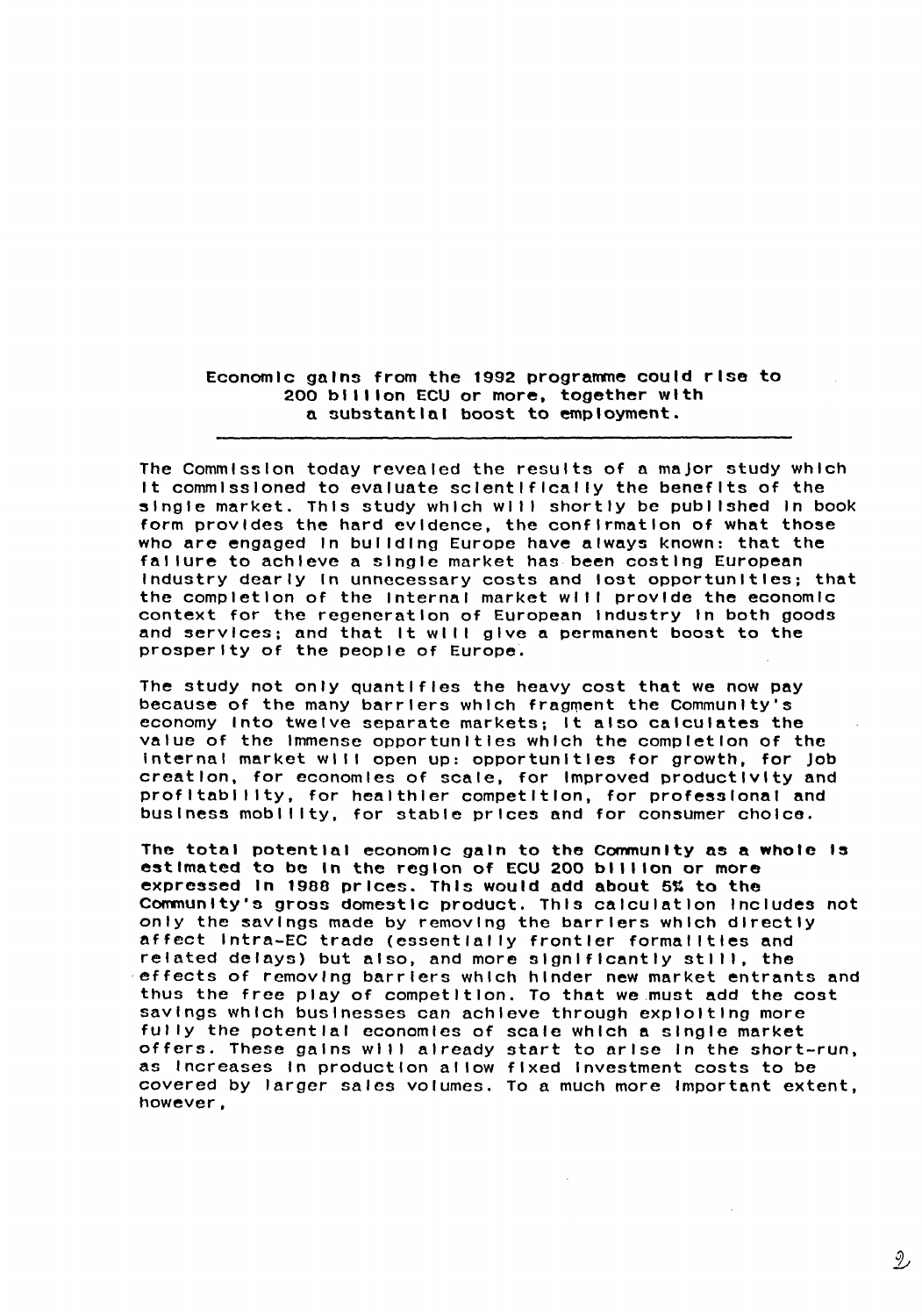they will accrue In the longer run as companies and production units are restructured and get closer to the most efficient possible scales of production. Finally, the estimate Includes other gains In efficiency due to Intensified pressures of competition affecting administrative overhead costs and overmanning at alI levels.

The study further shows that the predicted effects of EC market Integration through removal of customs barriers, opening up publ lc procurement, I lberal lsatlon of financial services, and other supply-side effects wl 11 In the medium-term

- In addition to boosting output, employment and I lvlng standards simultaneously cool the economy, deflating consumer prices by an average of 6%;
- relax budgetary and external constraints, Improving the balance of publ lc finances by an average equivalent to 2.2% of GOP and boosting the EC's external position by around 1% of GOP.

#### $(1)$  The study.

In 1986 Lord Cockfield, on behalf of the Commission, Invited Mr Cecchini to organise a comprehensive enquiry into the likely economic Impact of completing the programme of actions set out In the 1985 White Paper on the Internal market.

A larger number of Independent economic experts, consultants and research Institutes contributed to the proJect, fully supported also by the services of the Commission.

The methods of work Included:

- studies of Individual categories of market barriers (e.g. frontier delays);
- studies of how Individual manufacturing Industries are affected (e.g. food-processing, pharmaceuticals, automobl les, telecommunications equipment ... );
- studies of how individual service sectors are affected (e.g. financial and business services, telecommunications ... );
- studies of the main economic phenomena that are relevant (e.g. economics of scale, structure of Industries, the Incidence of competition on corporate behaviour ..• )
- a survey of the opinion of 11,000 Industrialists, covering all countries and branches of Industry;
- econometric modelling work for Integrating the results of the mlcrocconomlc data Into overall macroeconomic results.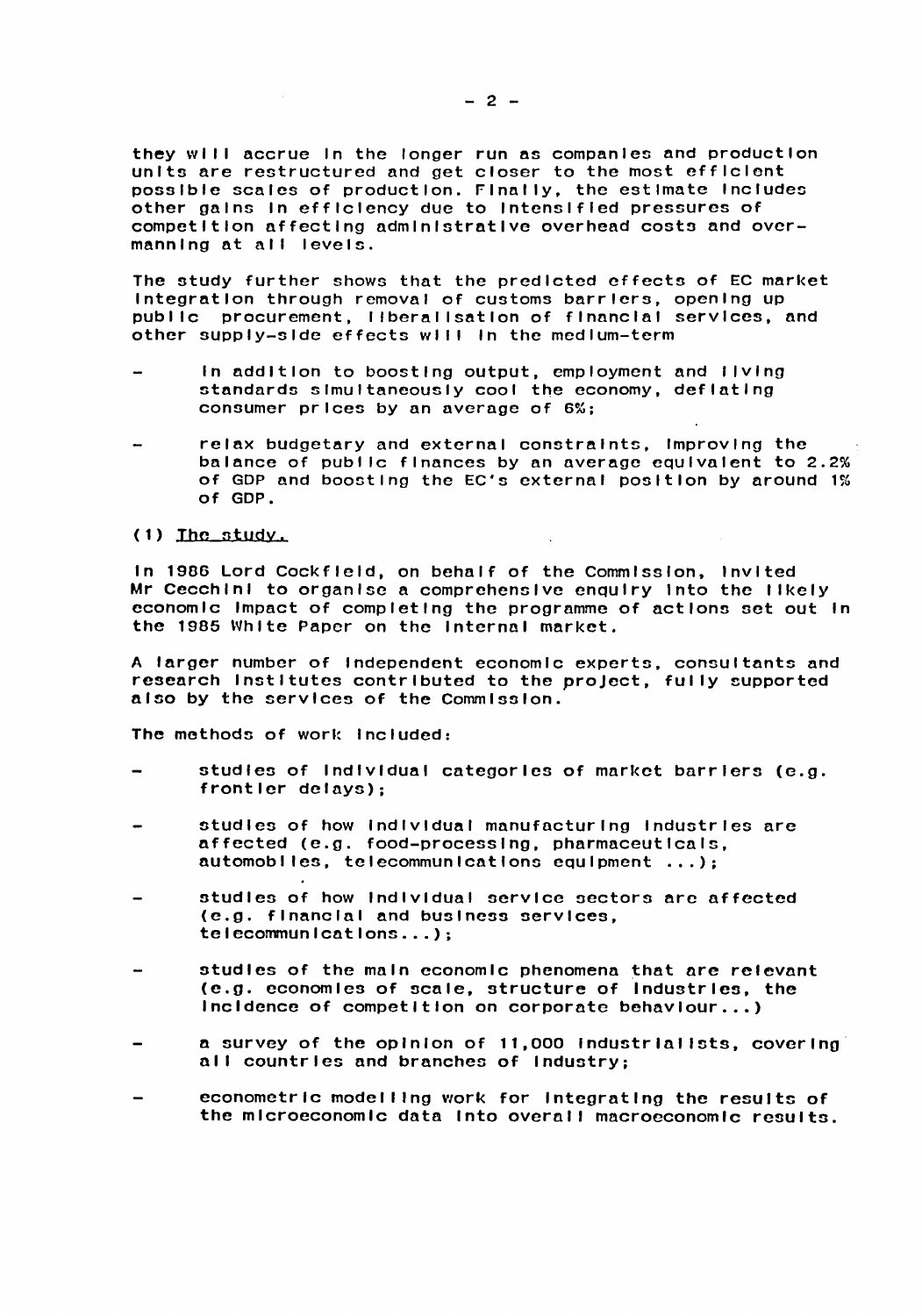The results of the study will be set out in a book by Mr Paolo Cecchini and his colleagues. This book will appear in all Community languages, and will be distributed by private publ lshers In the Member States. The first editions wl II begin to become aval table In one month's time. Details of the underlying economic analysis will be made available in a special number of "European Economy" by the Directorate-General of Economic and Financial Affairs of the Commission, also to be published In a month's time.

In addition, three volumes of working papers, to be pub! lshed by the commission, wl 11 set out the summary findings of the numerous sectoral studies and business surveys. Finally, the complete reports of the main consultants' studies will also be published as documents by the Commission.

(2) The results

#### n) Mlcroeconomlc estimates

The direct costs of frontier formal ltles, and associated administrative costs for the private and public sector are estimated to be of the order of 1.8% of the value of goods traded within the Community. To this must be added the costs for Industry of other Identifiable barriers In the Internal market, such as technical regulations and other barriers, which are estimated, In opinion surveys of Industrial lsts, to average a Ilttle under 2% of those companies' total costs. The combined total then represents about 3 1/2% of Industrial value-added.

These figures reflect the direct cost of Identifiable market barriers. The total gains that are to be expected from competitive Integration of the product mnrkots are much greater.

In particular, Industries and service sector branches, at present subject to market entry restrictions, could experience considerably bigger percentage cost and price reductions. Examples Include branches of Industry for which government procurement Is Important (energy generating, transport, office and defence equipment), financial services (banking, Insurance and securities) and road and air transport. In these cases cost and price reductions often of the order of 10 to 20%, and even more In some cases, are expected.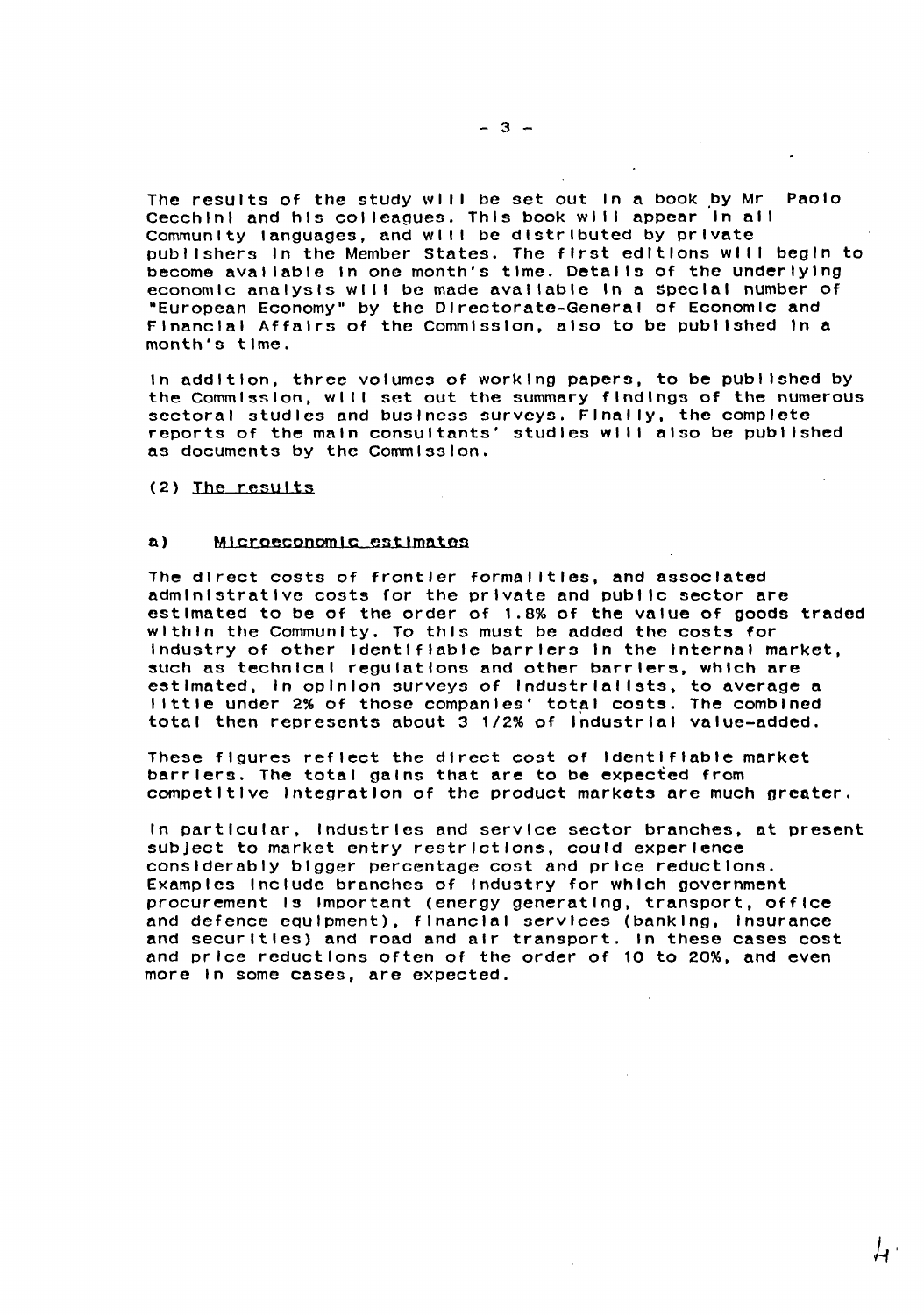The study shows that there are substantial unexploited potential economies of scale in European Industry. In more than half of all branches of Industry, 20 firms of efficient size can co-exist In the Community market whereas the largest national markets could only have 4 each. As a result, only an Internal market on a truly European scale can combine the advantages of technical and economic efficiency, 20 Community-wide operating firms being more 1 lkely to assure effective competition than 4 firms In a domestic national market. Comparing the present Industrial structure with a more rationalised but still less than optimal one, it is estimated that about *one* third of European Industry could profit from cost reductions of ranging from 1 to 7%, depending on the branch concerned. The aggregate cost saving from Improved economies of scale would amount to something In the order of 2% of GOP. There are other gains In efficiency due to Intensified pressures of competition. These gnlns may, for example, concern presearce of compositions these game may, is example, or Inventories. Evidence from a variety of sources suggests that these kinds of efficiency gains can be of considerable In addition, where monopoly profits exist as a result of market protection, they will be reduced or eliminated, and thus offer gains for consumers through price reductions. Indeed, while a significant part of these consumer price differences between countries Is accounted for by Indirect taxation and excises much of the remainder Is Indicative of Inefficiency and.non-competltlve market segmentation.

In the aggregate, for nil sectors nnd nil types of cost-saving and potential price reductions, the study suggests total economic gains of the order of 4 1/4% to 6 1/2% of GDP for the Community as a whole. At 1988 prices, for the twelve Member States, this amounts to a range of around 170 to 250 billion ECU. (The 200 billion ECU quoted above is a rounded mid-point in this range).

The study did not systematically estimate the distribution of these gains by Member States. However, the evidence Is that all stand to gain. Since many of the potential benefits arise from lower achieving costs and more efficient productions methods, the newer Member States could register above average gains, especially If account Is also taken of the decision to double the Community's structural funds.

#### b) Macroeconomic simulations

The study also Includes a series of macroeconomic simulation exercises whose purpose was to give some Idea of the possible tlme-profl le of the Impact of the 1992 programme, and also express the results In terms of other economic variables such as employment and Inflation. For this purpose, the effects of the Internal market programme (obtained from the foregoing microeconomic estimates) were grouped under four major headings, each having a different type of macroeconomic Impact: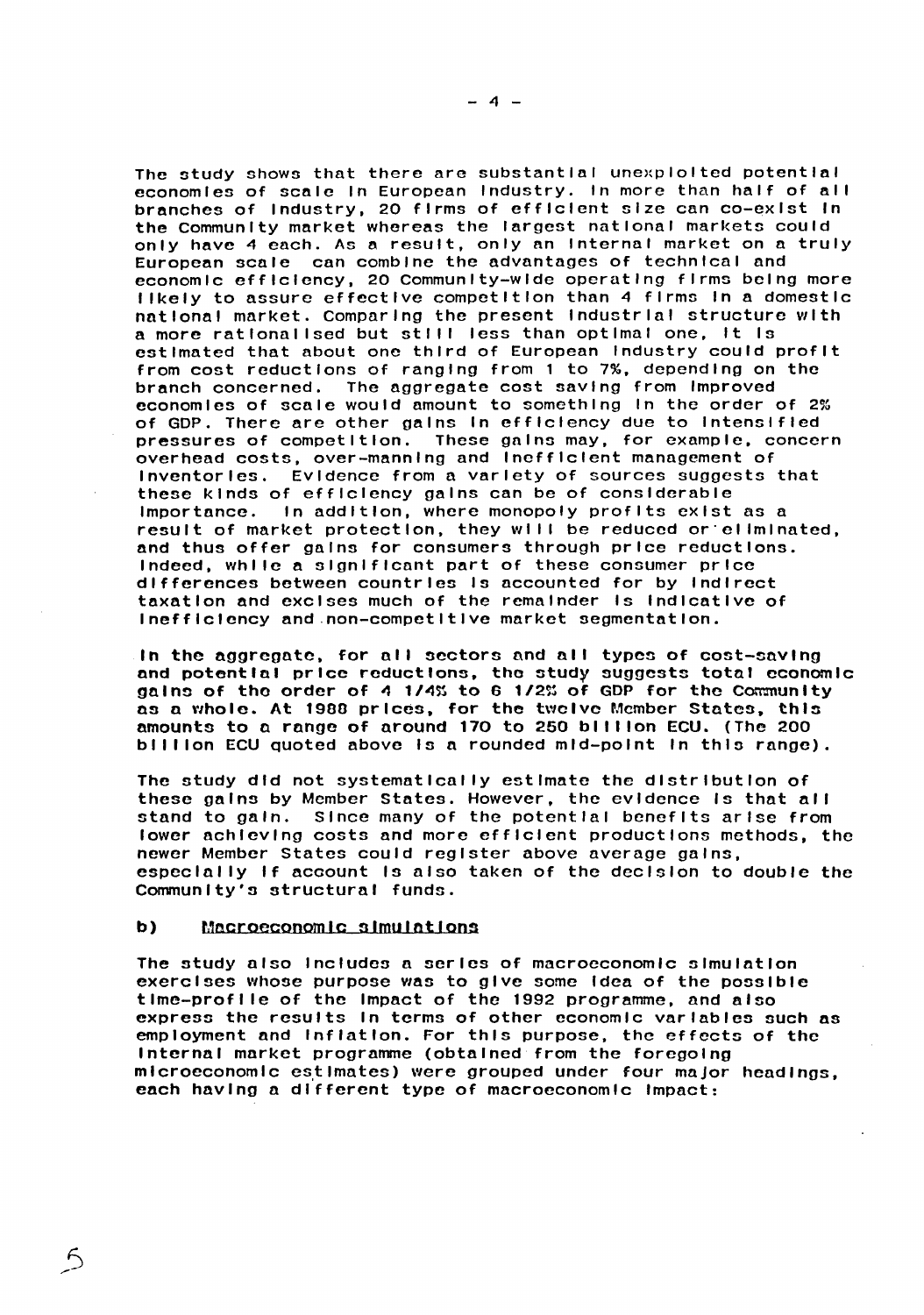- (a) the removal of frontier delays and costs,<br>(b) the opening of public markets to competit
- the opening of public markets to competition,
- (c) the 1 lberal lsatlon and Integration of financial markets,
- and
- (d) more general supply-side effects, reflecting changes In the strategic behaviour of enterprises In a new competitive environment.

The results are In part dependent on the macroeconomic pol Icy accompanying the 1992 programme. The results show that the first and Immediate effects will be in terms of downward pressure on prices and costs. Increases In output would follow with a modest time-lag. After about 5 to 6 years, a cumulative Impact of <sup>+</sup>41/2% In terms of GOP and - 6% In terms of the price level could be expected. The positive Impact on employment could In the medium-term amount to about 2 millions jobs, even after absorbing the significant productivity and restructuring effects, attributable to the Integration of the market.

If a specific macroeconomic policy that recognized tho potential for faster growth Is pursued; as would be reasonable to expect also In view of the lessening of inflation, balance of payment and budget deficit constraints, the gains could mount to 7% In terms of GOP and a 5 million Increase In employment.

#### c) Ihe overall results

The results of the two sets of calculations, microeconomic and macroeconomic, are thus mutually supporting. The range of figures may well be an underestimate since they excludes certain types of dynamic continuing benefits that market Integration Is I lkely to confer, which are thought to be Important but which are very difficult to quantify.

Three examples:

Firstly, there Is Increasing evidence that the trend rate of technological Innovation In the economy depends upon whothcr or not there ls·competltlon; only an Integrated market of European dimensions can offer the benefits both of scale of operation and of competition.

Secondly, there Is evidence In fast-growing high technology Industries of dynamic or learning economies of scale, whereby costs decl lne as the total accumulated production of certain goods and services Increase; market segmentation gravely limits the scope for these benefits and damages performance in key highgrowth Industries.

Thirdly, the business strategies of European enterprises are bound to change: Indeed, there Is evidence of this already happening. A full integration of the Internal market will foster the emergence of truly European companies, with structures and strategies that are better suited to securing a strong place In world markets.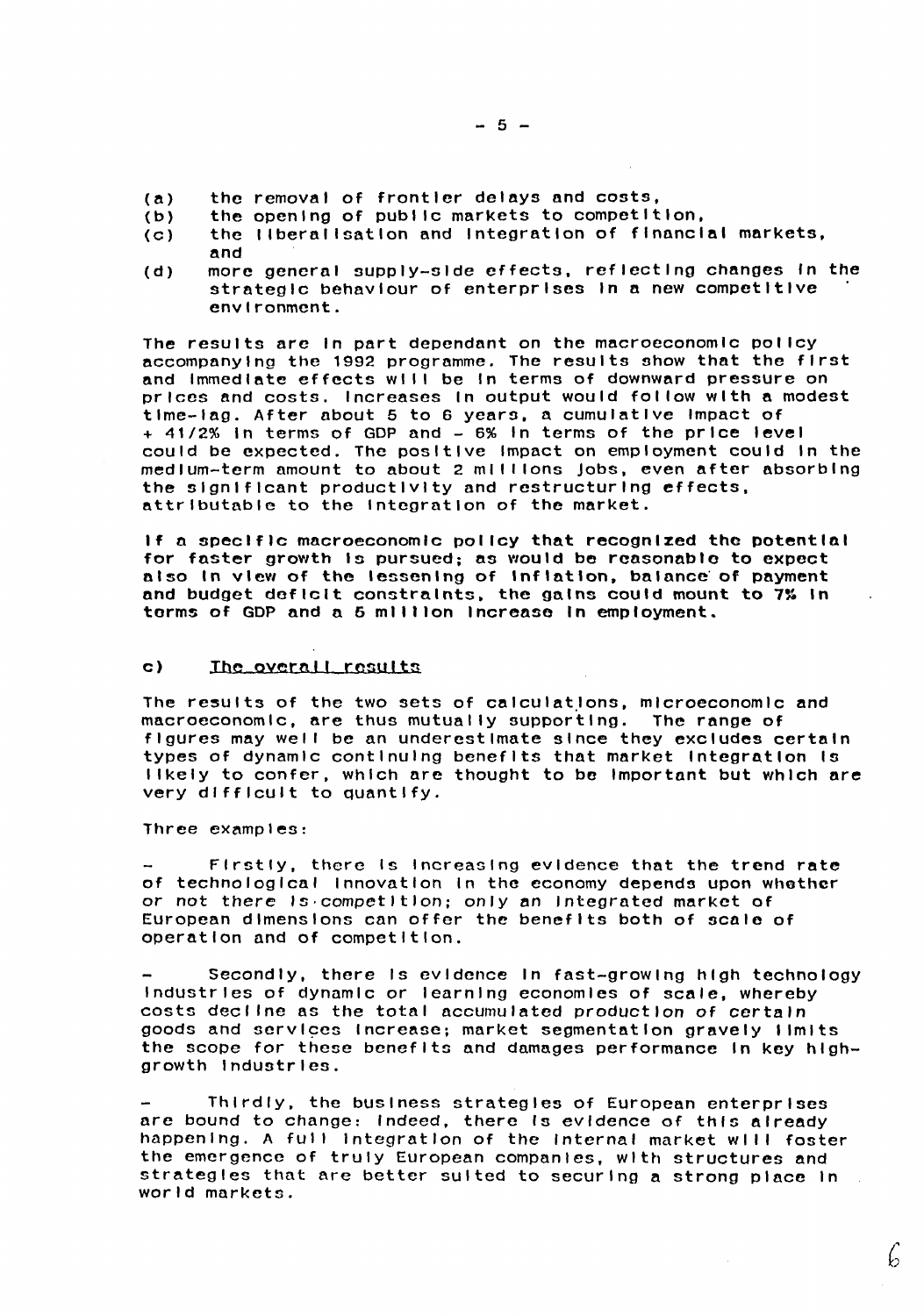The study further makes the point though that the benefits of the single market will develop gradually, they will multiply as they grow. In the first phase the removal of barriers will produce narrow, technical and short term gains but as market integration will begin to impact on structures, the benefits will become much bigger.

#### $(3)$  Realizing the full potential gains

The study confirms that If Europe Is to get the most out of Its large home market the Internal frontiers must truly disappear and be free of administrative complications between Member states. All barriers have to be removed, otherwise the last remaining barriers may on their own be sufficient to keep the markets segmented and to smother competition.

The challenge Is political and social as well as economic. To succeed the programme requires changes which will affect protected positions: those of regions as well as nations of companles and Industries and of their workforce. The road to market Integration, however paved with good Intentions, leads to<br>1992 by way of hard decisions rather than easy options. These 1992 by way of hard declsions rather than easy options. will be made easier under the following circumstances:

Business must respond to the challenge and seize the new opportunities on offer. Corporate management should nlso seek to make Industrial relations less confl lctunl, encourage employee Involvement In the I lfe of the enterprise. nnd ensure that workers share In the Jointly achieved productivity gains.

Competition policY must be effectively enforced by both Community and national administrations, to guarantee that the barriers which have just been removed nrc not replaced by other anti-competitive devices. Those who wish to compete must be certain that they will be allowed to do so. Firms should be able to compete fairly with known commercial rivals, but they cannot be expected to compete with governments standing behind these rivals. Equally the business world must understand clearly that commercial practices which tend to protect markets, or lend to the abuse of dominant positions, must be vigorously countered. At present, price discrimination between national markets Is widespread and substantial, to the considerable detriment of consumers. Competition policy must, for the market to be fully Integrated, ensure, for example, that parallel Imports are to be welcomed wherever undue price differences are. seen to culst.

The distribution of gnlns must be fair, ns must be the distribution of the costs. It should not be taken for granted that the distributional impact will be excessively problematic. Experience for example with the removal of intra-EC tariff barriers indicated only a modest redistributive effect. The accession of new members has confirmed the potential for the stimulation of Investment and economic growth. Undoubtedly however assistance will be needed for the Community's disadvantaged nnd declining regions and labour affected by restructuring. So long as the potential gains from market Integration nrc used to reinforce conscns around the 1992 programme, tts success can be assured.

 $- 6 -$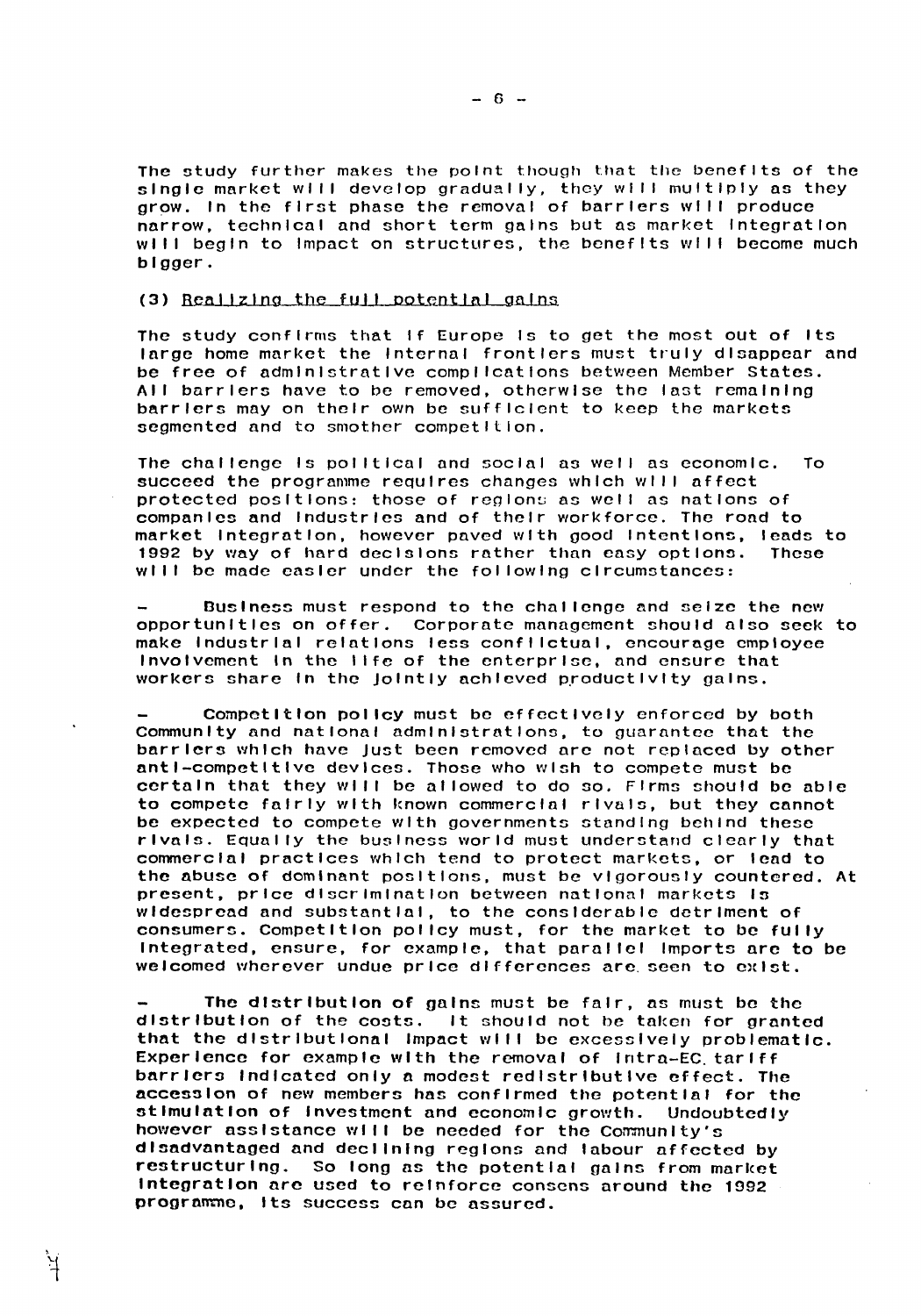Economic policy must be supportive. The survey undertaken for the study revealed that business opinion was optimistic that the 1992 programme Is expected to result In Increased sales and output. These favourable expectations will need to be backed by a weil co-ordinated, growth-orientated macroeconomic policy.

Monetary policy must continue to promote a zone of stablilty within Europe. Removing the barriers between financial markets and fully I lberal Ising capital movements wl I I Increase the risk of exchange rate lnstabl I lty. This must be countered by Increased monetary policy co-operation through a strengthened EMS.

#### (4) The main conclusion.

Today's fragmentation of the European economy and Its weak competitiveness In many markets means that there Is large potential for the rationalisation of production and distribution structures, leading to improvements in productivity, and reductions In costs and prices. The completion of the Internal market will, if appropriately reinforced by the competition pol lcles of both the Community and Member States, have a significant and positive Impact on economic performance and The size of this Impact, In terms of the potential for Increased non-Inflationary growth- an economic bonus of ECU 200 billion at 1988 prices and the creation of millions of new Jobs - should be sufficient to transform the Community's economic performance from a less than brilliant one to an outstanding one.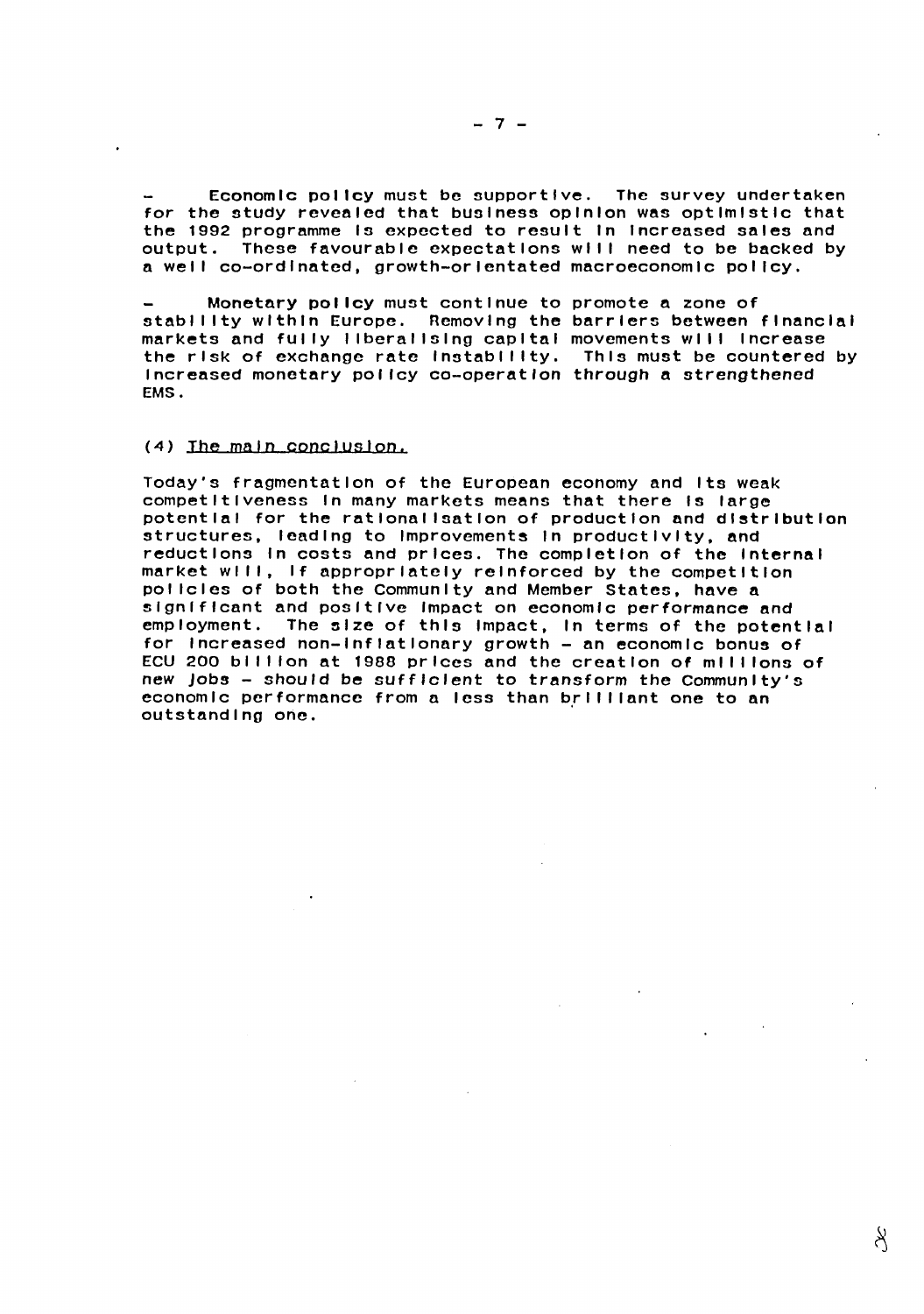#### Note on Tnblea

The two tables summarise, respectively, the microeconomic and macroeconomic estimateo of the impact of completing the internal market.

Two acta of calculations were undertaken because the microeconomic method permits the reoulto to be aaaembled according to different microeconomic concepts and in considerable sectoral detail, whereas the macroeconomic method ollowo the aggregate rcoulto to be expressed in termo of more macroeconomic voriableo (GOP, inflation, employment etc.). The two sets of calculations are based on the same basic sectoral information, and are therefore consistent. However the final resulto offer somewhat different ranges for each of the two methods since they explore various hypotheses of different kinds (of a policy or methodological character).

q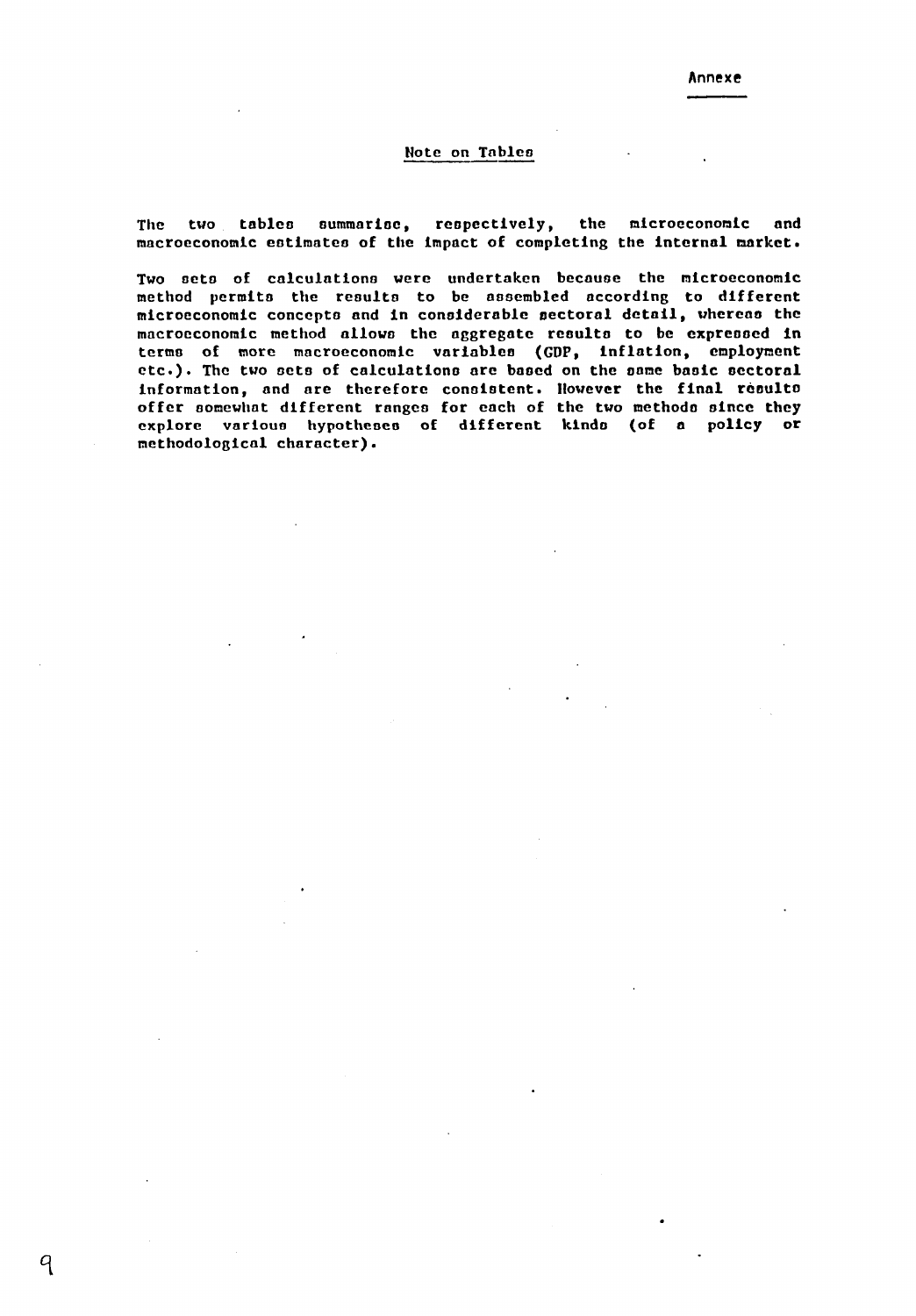#### Table 1

|    |                                                                                                 | <b>Billions</b><br>ECU         | % of<br><b>GDP</b>             |
|----|-------------------------------------------------------------------------------------------------|--------------------------------|--------------------------------|
| 1. | Gains from removal of barriers<br>affecting trade                                               | $8 - 9$                        | $0.2 - 0.3$                    |
| 2. | Gains from removal of barriers<br>affecting overall production                                  | $57 - 71$                      | $2.0 - 2.4$                    |
| з. | Gains from removing barriers<br>$(sub-total)$                                                   | $65 - 80$                      | $2.2 - 2.7$                    |
|    | 4. Gains from exploiting economies<br>of scale more fully                                       | 61                             | 2.1                            |
| 5. | Gains from intensified competition<br>reducing business ineffectiveness<br>and monopoly profits | 46                             | 1.6                            |
| 6. | Gains from market integration<br>$(sub-total)$                                                  | $62* - 107$                    | $2.1* - 3.7$                   |
| 7. | Total Gains<br>- for 7 Member States at 1985 prices<br>- for 12 Member States at 1988 prices    | $\cdot$ 127-187<br>$170 - 250$ | $41/4 - 61/2$<br>$41/4 - 61/2$ |

#### Hicroeconomic estimates of potential economic gains for the EC resulting from completion of the internal market

#### Commission of the EC. Source:

ALL FIGURES EXCEPT IN THE LAST LINE ARE EXPRESSED AT 1985 PRICES AND RELATE TO 7 HEHBER STATES. THE AGGREGATE RESULT IS SCALED UP IN TERMS OF THE 12 HEMBER STATES' 1988 GDP ONLY IN THE LAST LINE.

The ranges for certain lines represent the results of using alternative sources of information and methodologies. The seven Member States (Germany, France, Italy, United Kingdom, Benelux) account for 88% of the GDP of the EC twelve. Extrapolation of the results in terms of the same share of GDP for the seven and twelve Member States is not likely to over-estimate the total for the twelve. The detailed figures in the table relate only to the seven Member States because the underlying studies mainly covered those countries.

\*This alternative estimate for the sum of line 6 cannot be broken down between the two lines 4 and 5.

10